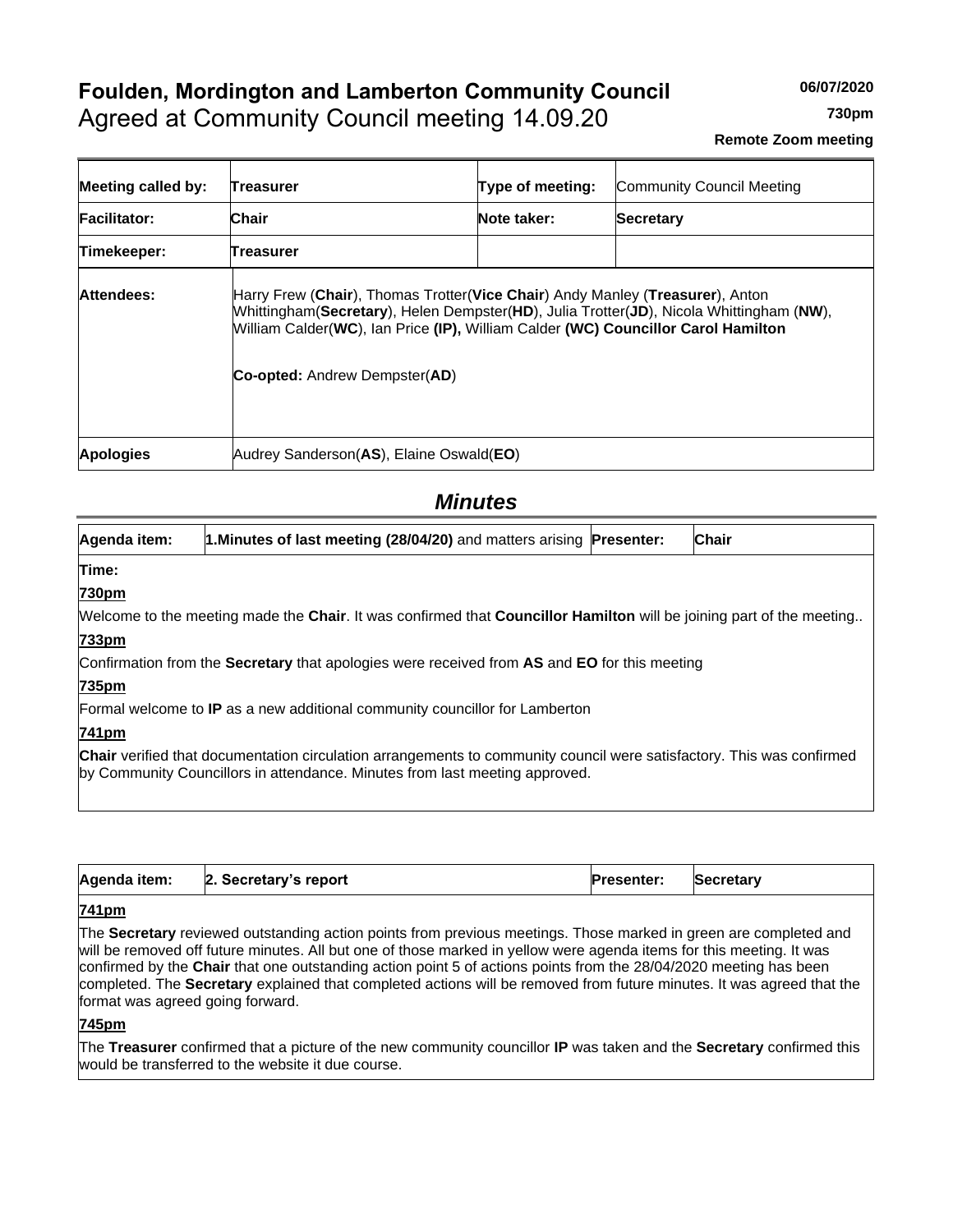## **7.50pm**

It was confirmed that the community council agrees with the new arrangement for authorized signatories. **JT** has completed the mandate form for the changes of signatories on the FMLCC and playing field accounts.

The resolution was passed at the community council meeting of the relevant members of management of Foulden, Mordington and Lamberton Community Council's relevant accounts and is recorded as follows:

It was resolved that the Authorized signatories in the current mandate, for the accounts detailed in Section 1.3, be changed in accordance with Section Authorized Signatories.

The current mandate will continue as amended.

Previous authorized signatories:

**Julia Trotter Frances Donoghue John Novak**

New authorized signatories

**Julia Trotter**

**Harry Frew – Chair Foulden, Mordington and Lamberton Community Council**

**Andy Manley – Treasurer, Foulden, Mordington and Lamberton Community Council**

The Community Council accounts currently stands at £2513.05p including the COVID 19 support grant.

Sports Field accounts currently stand at surplus of £2,500.

## **7.52pm**

**JT** indicated that recurring electricity costs are £58 per quarter. If FMLCC moves back to face to face meetings the cost of hiring accommodation can be claimed. Community Council forum membership cost is another recurring outgoing.

## **7.55pm**

The **Chair** asked about steers and advice from Scottish Borders Council from **Councillor Hamilto**n regarding planning and providing community events. **Councillor Hamilton** will investigate the possible considerations and advice for putting on events. The **Vice-Chair** stated that large events are not realistic at present. **JT** pointed out that social distancing is not practical during large events such as the car boot sale. **Councillor Hamilton** pointed out that payments at these sort of events are typically cash, which potentially presents a further risk to participants. Attendance is likely to be low due in the current COVID-19 context. FMLCC then formally agreed it will not proceed with any large events in 2020.It was agreed that a car boot sale activity for September 2020 was not realistic or practical in the current COVID-19 situation and it was agreed not to move forward with planning such an activity in 2020.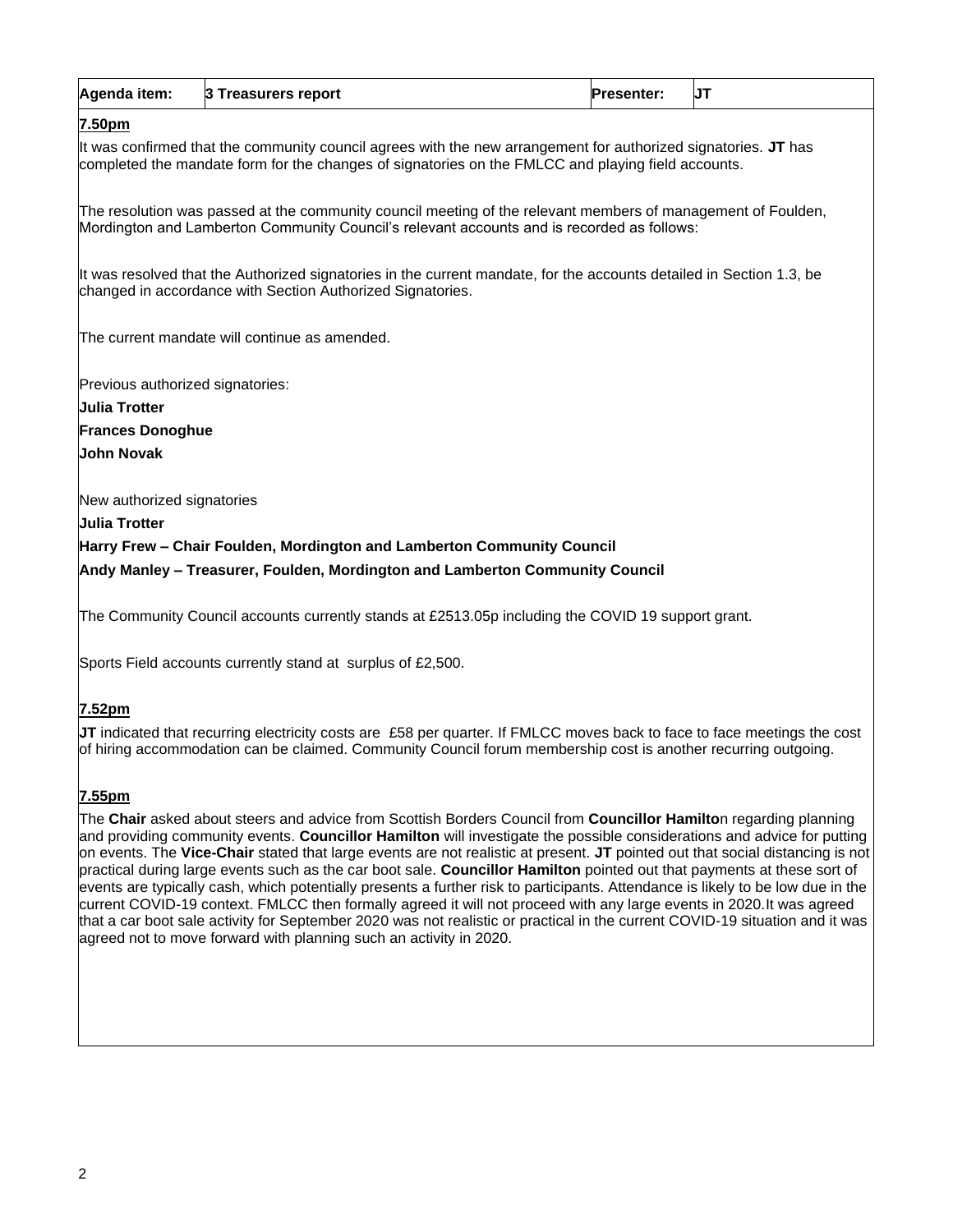| Agenda item: | 4 COVID-19 / Resilience and Grants | <b>Presenter:</b> | <b>Chair</b> |
|--------------|------------------------------------|-------------------|--------------|
|--------------|------------------------------------|-------------------|--------------|

## **8.03pm**

Possible candidate for ground maintenance is no longer available. **NW** raised that we need to have a plan for a series of proposals, decide the priority and have these available as and when funding projects become available.

The **Treasurer** pointed out that the Round 2 of the current COVID support grant process has a deadline of 13th July.

The **Treasurer** has indicated the success of a COVID support bid for Foulden Village Hall to support remodeling for improved social distance measures to enable the hall's activities to successful restart. An element of the funding is also to help offset loss of booking income due to implementation of new social distancing measures.

The **Treasur**er and **Chair** plan to walk and review the road between Foulden Village and Burnbank to ascertain the practically of a potential bid for funding to build a footpath to safely connect the two parts of the village.

The **Secretary** raised the issue of how to manage feedback from the community using the on-line survey application Survey-monkey. It is a subscription service costing £300 per annum. The **Chair** indicated that we should not pursue the purchase of this package at this time but to keep it under review for the future.

The **Treasurer** clarified that the two funding projects available are different. "Spaces for People" is a project fund for temporary activities to support local communities in the COVID-19 context. "Places for Everyone" is a project fund for projects that have a permanent impact supporting communities recovering from the impact of COVID-19. Garry Haldane at Scottish Borders council is looking to obtain more information on these programs.

| <b>Chair</b><br>Agenda item:<br><b>Planning Activity</b><br>15.<br><b>Presenter:</b><br>____ |
|----------------------------------------------------------------------------------------------|
|----------------------------------------------------------------------------------------------|

#### **815pm**

Development: 20/00067/FUL | Erection of 52 holiday lodges with office, reception/shop and formation of associated roads and parking | Land North West Of Willowdean House Foulden Scottish Borders

**Councillor Hamilton** stated that the planning committee will make its judgement objectively. It was also confirmed that the planning application is substantively identical to the rejected application 18/01479/FUL. The **Chair** confirmed that this application will be discussed on the 3<sup>rd</sup> August 2020 using Microsoft Teams. The Community Council will be able to make representations using a 6 minute slot. **Councillor Hamilton** raised the issue that with no grass cutting, she observed that the access road adjacent to the development is very narrow. The **Chair** raised that fact that there is significant traffic flow northwards through the access road, that it is believed the developers have not taken into account sufficiently.

#### **822pm**

**AD** was formally welcomed to the council as a co-opted member of the local community. **AD** stated that should the application be rejected by the planning committee, it is likely it will go to an appeals process. How this process will work is still to be clarified should this application go to appeal. Scottish Borders Council is investigating the mechanism that would allow the public to listen in to this meeting on 3rd August.

Development in Lamberton: **WC** raised an issue regarding a potential development without planning permission. **Councillor Hamilton** is following up **Paul Duncan** at Scottish Borders Council planning department regarding this issue. **WC** will forward photos of this issue to **AD.**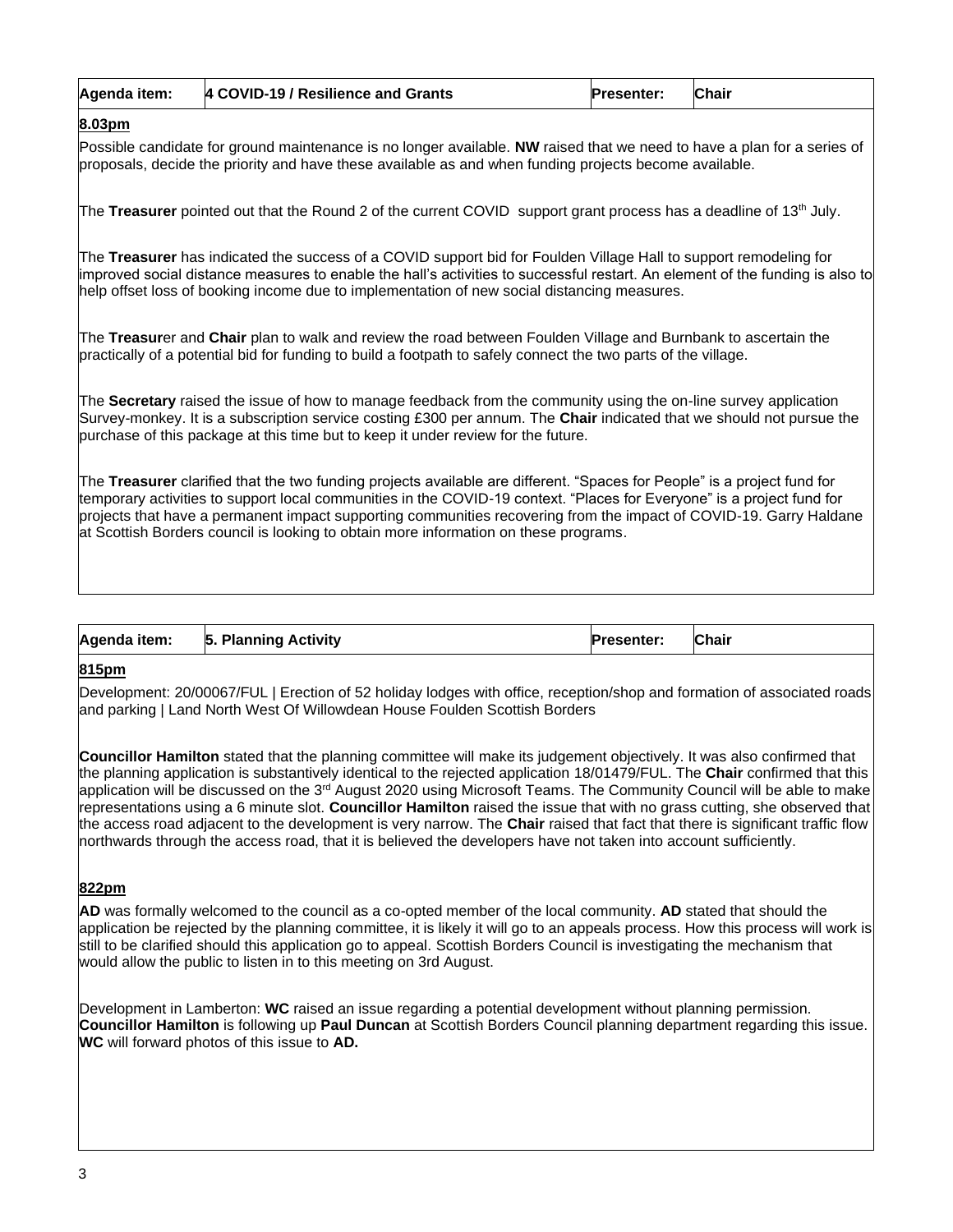The **Treasurer** raised a question regarding the acquisition of litter picking equipment. **Councillor Hamilton** will follow this up with **Darren Silcock** at Scottish Borders Council. Councillor Hamilton will contact Darren and copy in the **Treasurer** to replies. **Councillor Hamilton** reminded FMLCC members of the priorities that Scottish Borders Council officers are focusing on at the moment. FMLCC was reminded of the letter sent to Community Councils by **Tracey Logan, Chief Executive of Scottish Borders Council** that requested that locally lead grass cutting cease as instructed below

*"While we understand their desire to start work in these areas, current Scottish Government restrictions* 

*mean the Council cannot currently allow this work to take place on its land."*

The **Treasurer** has asked about issues regarding road signage and the lack of and poor state of passing places. The **Chair** agreed to meet with the **Treasurer** outside of the meeting to look into this further. The Chair will then following this up with **Louise McGeoch** at Scottish Borders Council.

#### **837pm**

The **Chair** wants to review FMLCC's approach to planning proposals. Supporting papers circulated by **AD** to FMLCC councillors was very positive. The view from the **Chair** is the Community Council needs to take a more pragmatic approach to feeding back to Scottish Borders Council on planning matters.

**NW** queried what would happen if a Community Councillor(s) had diverging views of the merits of a planning application. **AD** explained he is a conduit for planning application issues and it is for FMLCC to make decisions based upon his observations as a co-opted member. **AD** explained how he summarizes the information on a planning application where objections, comments and feedback are coming from. The **Chair** explained that in the circumstances where FMLCC could not come to a consensus on a planning application, then a vote may be needed to settle FMLCC's position towards that application. **AD** suggested that planning applications placed at the start of the agenda so he then leaves the meeting after that agenda item.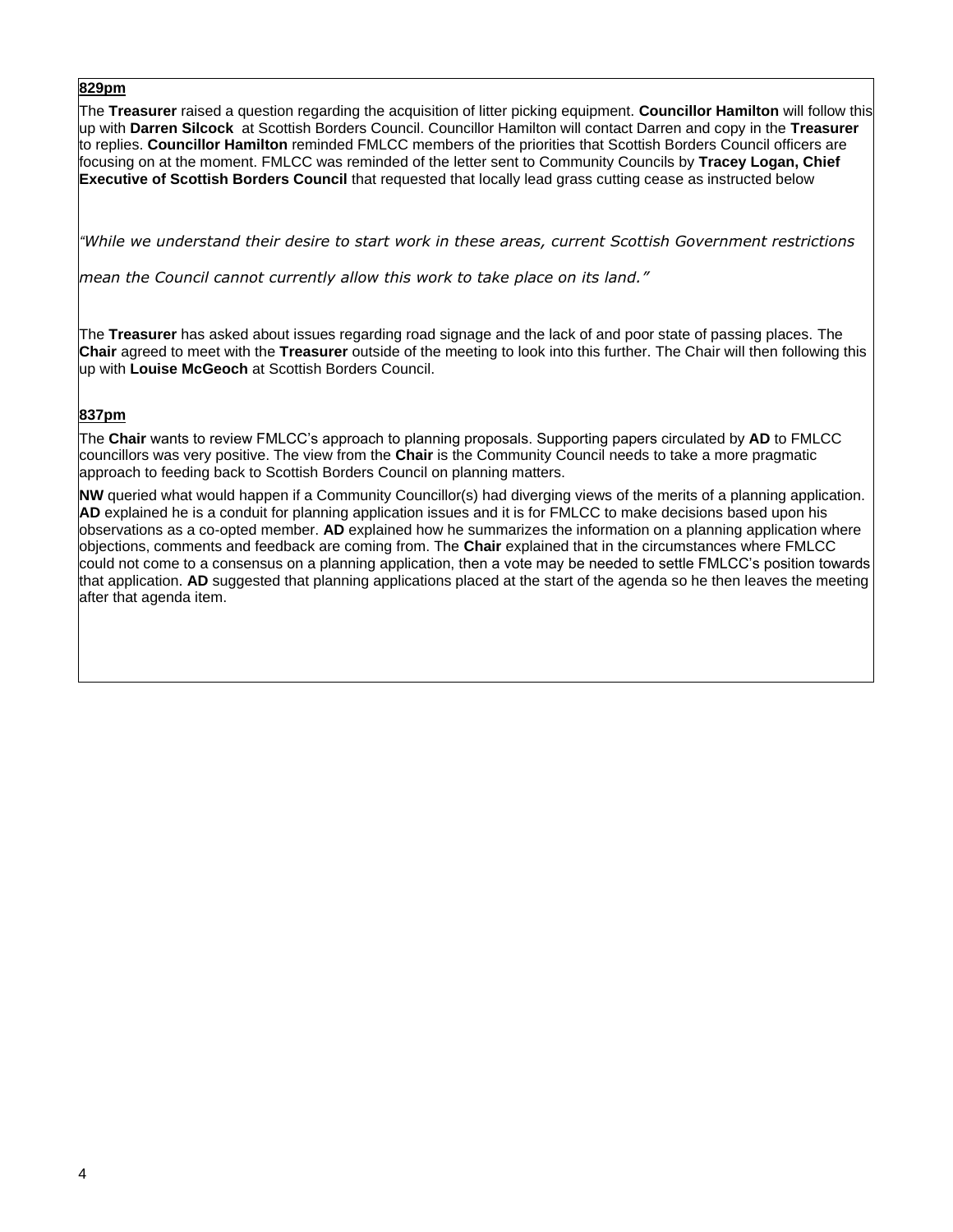| Agenda item: | <b>6. Community Survey Report</b> | <b>Presenter:</b> | <b>Treasurer</b> |
|--------------|-----------------------------------|-------------------|------------------|
|--------------|-----------------------------------|-------------------|------------------|

The **Treasurer** reviewed the prior circulated summary of the survey results. While there was some disappointment with the 27-28% response rate, **NW** pointed that that this result was a positive return rate. The report highlighted the following ideas

- Proposals better use of the tennis courts at Foulden
- Proposals for better use of the sports field at Foulden
- Proposals for community council activities to develop community cohesion across Foulden, Lamberton and **Mordington**
- Activities for volunteers to improve visual amenity of the areas
- Setting up a volunteer litter picking group to rotate across all three communities

Areas for lobbying appropriate authorities included

- Road condition, road safety and traffic management All three communities concerned about state of verges, road signage, speed of vehicles through villages, particularly Mordington and Foulden, wheelchair access, passing places and bus stop access.
- State of pavements/footpaths at both ends of Foulden and access to Lamberton bus stops
- Whales Jaws condition

Lamberton and Mordington resident feedback showed no interest in the playing field. The survey raised potential insufficient access to keys for the tennis courts. The **Chair** suggested a subcommittee meeting involving a link of FMLCC to the Trustees of the playing field. The **Treasurer** suggested a grant application to support the purchase of outdoor Gym equipment.

Litter picking support received very positive feedback in all three communities. The **Treasurer** suggested litter picking once a month alternating between the three communities. This would be subject to obtaining appropriate equipment, which could be sourced from SBC. **IP** stated it was less of an issue in Lamberton. The main concern in Lamberton was people in cars stopping for breaks and disposing of rubbish outside of their vehicle windows and then leaving. The **Treasurer** said that appropriate gear and equipment for litter picking volunteers would also have to consider issues around COVID-19.

Foulden village planters were looking for additional volunteers are the current volunteers are elderly. Issues with overgrown church cemeteries and grounds are the responsibility of SBC but with the council prioritizing resources these areas have become overgrown.

The possibility of a Garden Trail for summer 2021 was discussed. Discussion included a suggestion to visit 12 gardens across the three communities and have a treasure hunt as a way of bring the communities together. **JT** agreed this was a good idea but indicated that the road over the moors from Lamberton was very overgrown. **HD** said that some residents in Mordington felt left out of the considerations of FMLCC. The **Chair** said that it was crucial to continue to work on this to disavow communities of this notion.

#### **858pm**

**NW** raised the concern that when collecting the surveys, verbal feedback from residents indicated that speed limits road quality around Foulden was a significant issue for residents. The **Treasurer** indicated that all three communities were raising this.

**HD** raised a safety issue in Mordington of flooding of one of the roads. She has already taken photos of the issue. This information will be forwarded by FMLCC to SBC. The **Chair** is following up this specific issue with a local farmer who has agreed to dig a trench to improve field drainage. This will be the initial approach before approaching SBC on this matter.

The **Treasurer** will draw up a list of 'You said' points from the survey, which will be used as a basis for prioritizing the work of FMLCC in responding to the feedback from the community. The **Vice-Chair** proposed purchasing the litter picking equipment through the FMLCC budget to obtain a 'quick win' and be able to demonstrate the impact of the local community on its environment. **JT** seconded this idea as a way of moving forward on this quickly. The **Treasurer** asked if noticeboards in the three communities belonged to FMLCC. **JT** says **John Williams** may have the information on this. The new noticeboard outside Foulden Village hall belongs to the Village Hall. The **Treasurer** will follow up on confirming this for Foulden. **IP** and **WC** will confirm access to noticeboards in Lamberton. Mordington doesn't have one. **HD** rents a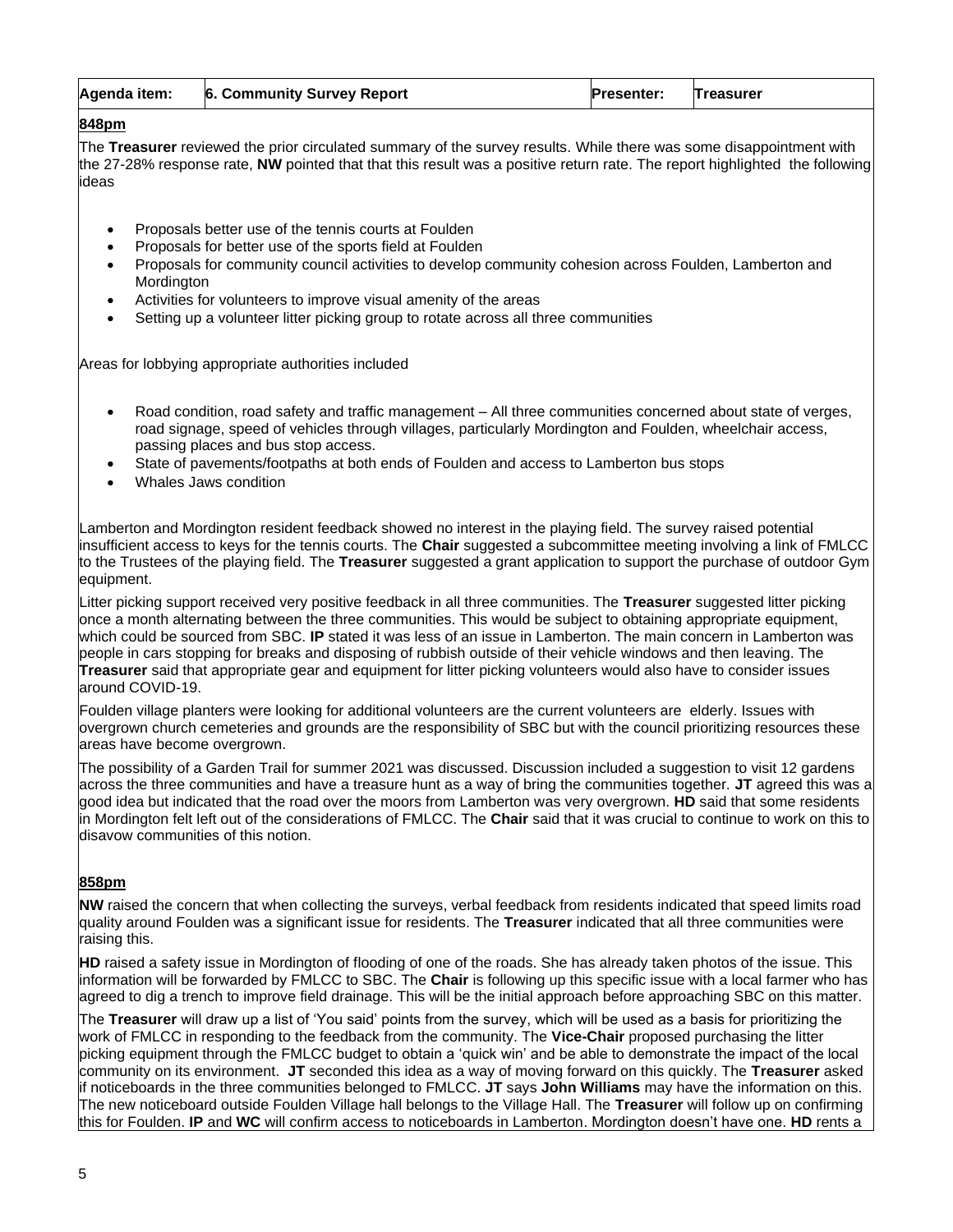| building that had a history of having local notices placed on it and will follow up to confirm that the owner is happy for the |  |  |  |  |
|--------------------------------------------------------------------------------------------------------------------------------|--|--|--|--|
| FMLCC to advertise on it.                                                                                                      |  |  |  |  |

| Agenda item: | 7. Communications | <b>Presenter:</b> | <b>Secretary</b> |
|--------------|-------------------|-------------------|------------------|
|              |                   |                   |                  |

The Secretary updated the arrangements on communications. The website content is being reviewed on an ongoing basis with changes made to the latest news and contact details working with **Linda Trickett** remotely. The **Secretary** has agreed to keep updates to once a week for the time being. The **Secretary** is currently investigating [www.onlineborders.org.uk](http://www.onlineborders.org.uk/) as a vehicle for hosting the website over the longer term. This would be a free service and FMLCC is likely, as a volunteer run organisation, to qualify to access this facility. The Secretary has registered an interest with the organisation and will keep FMLCC informed. The **Secretary** is planning to post to the Facebook and Twitter feeds at least once every other day, The **Secretary** is also responding to enquires received by e-mail from the website and messages posted on twitter or via Facebook messenger.

The **Secretary** has circulated the 1st draft of a FMLCC communications policy for feedback. The **Vice-Chair** has agreed to review and feedback to the **Secretary**.

The **Treasurer** suggested posting on the FMLCC communications feeds that if anyone wanted to add their name and address details to the database we could put an announcement on social media feeds. The **Secretary** agreed to follow up on this. The **Secretary** agreed to follow up with links to, Foulden, Lamberton and Mordington Village Halls.

| Agenda item: | 8. Village Halls update | <b>Presenter:</b> | Chair |
|--------------|-------------------------|-------------------|-------|

#### **919pm**

**WC** confirmed that Lamberton has a late summer village hall AGM – though with COVID-19 restrictions this is yet to be confirmed for 2020. A decision on refurbishment grant application for Lamberton is currently being awaited.

The **Chair** reminded FMLCC of the forthcoming book exchange at Foulden Village Hall.

The **Treasurer** confirmed that the Foulden Village Hall committee has received formal information on how to plan to reopen taking into account COVID-19 guidance. The Village hall has received a substantial grant to support re-modelling and the development work necessary to open safely in post pandemic context. This will include spreading out of groups in the Village hall and reduction in the number of organisations using the hall at a given time. FMLCC offered congratulations to the **Treasurer** and the Foulden Village Hall committee for the success in receiving the award.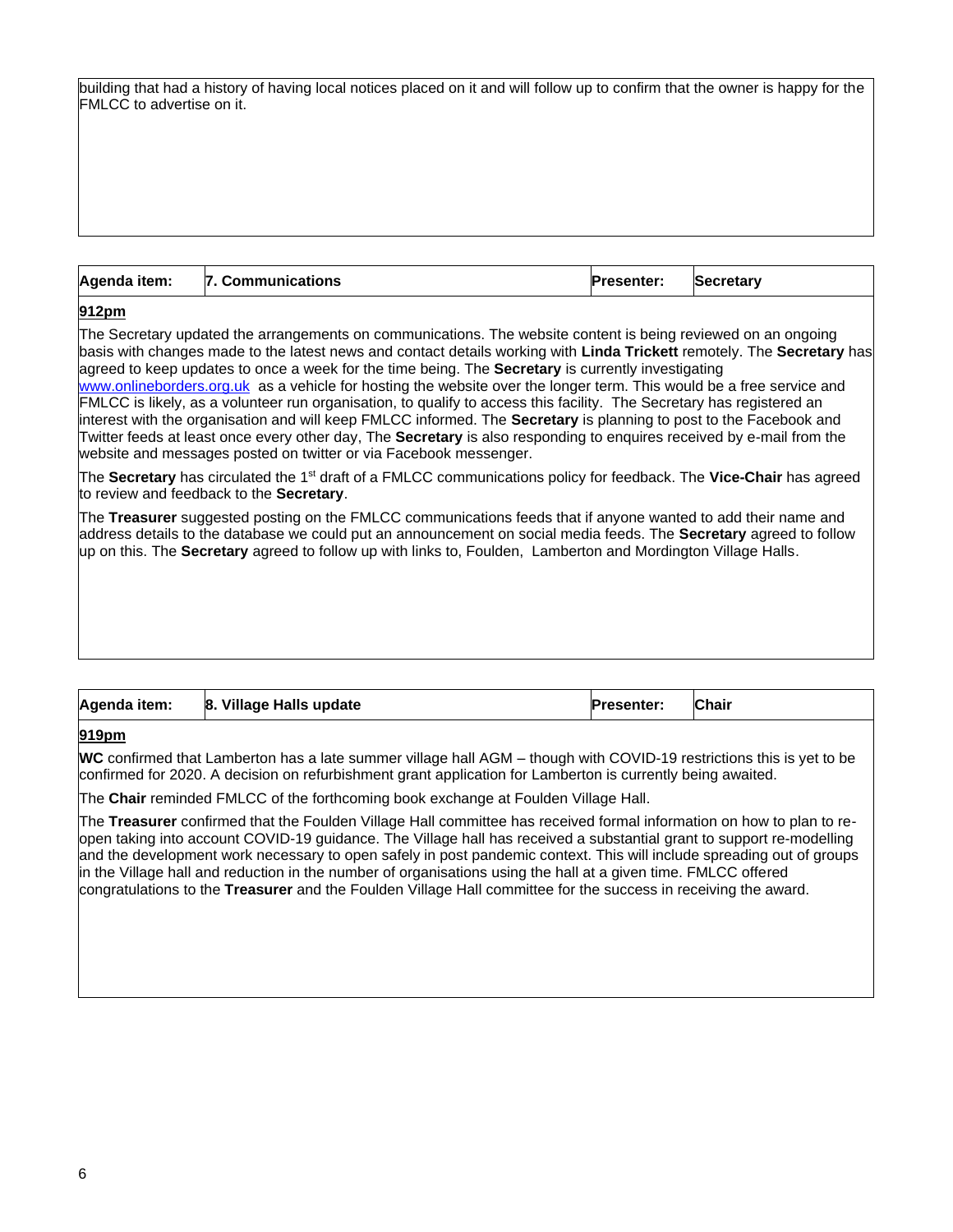| Agenda item: | 9. Footpaths and roads           | <b>Presenter:</b> | <b>Chair</b> |
|--------------|----------------------------------|-------------------|--------------|
|              | 10. King George VI playing field |                   |              |

The **Chair** reported that SBC is budget limited regarding potential work in the FMLCC area. FMLCC was unsuccessful in a request for digital automatic warning signs to reinforce speed limits on the A6105 in Foulden. Cost of this facility is approximately £5,000 per sign and would require installation by SBC. It was indicated that FMLCC would have to pay for them. Road, paths and traffic management concerns in the FMLCC area are currently low priority for SBC. The **Chair** is keeping in regular touch with SBC officers but explained to the FMLCC that expectations have to be realistic at this point in time. It was confirmed that the pothole repair team has been seconded to other council duties to support high priority services during the COVID 19 pandemic.

The **Chair** and **Treasurer** have agreed to arrange a site visit to look at improvements to pedestrian access between Foulden village and Burnbank. **JT** indicated that the public footpath that connects Lamberton to Mordington is an issue due to cattle being placed in a field that the path passes through. **JT** confirmed she had received feedback from a family who were too scared to complete a walk due to the presence of cattle.

**JT** confirmed that previous FMLCC expenditure on maintain footpaths was approximately £400. JT said the main issue would be the need for strimming. In January there is a deadline for submitting these expenses to SBC, who then refund FMLCC. The **Chair** asked for FMLCC members that if they new anyone interested in doing the strimming work to pass the information to the **Chair.** 

**JT** said that one Community Councillor should have a subcommittee meeting with the playing field trustees and should be a regular contact. **NW** has agreed and the **Chair** will follow this up.

| Agenda item:                      | 11. Any Other Business<br>Mandate for authorized signatories |  | <b>Presenter:</b> | <b>Chair</b> |  |  |
|-----------------------------------|--------------------------------------------------------------|--|-------------------|--------------|--|--|
| 930pm<br>Covered in Agenda item 3 |                                                              |  |                   |              |  |  |

| Agenda item: | 11. Date of next meeting | <b>Presenter:</b> | <b>Chair</b> |
|--------------|--------------------------|-------------------|--------------|
|              |                          |                   |              |

#### **931pm**

The **Chair** confirmed next meeting for **Monday 14th September 7.30pm.** Meeting will be at Foulden Village Hall subject to COVID-19 reopening progress. Contingency will be for the meeting to be held on Zoom. The **Treasurer** will keep FMLCC informed regarding venue for next meeting

#### **Meeting closed at 9.33pm**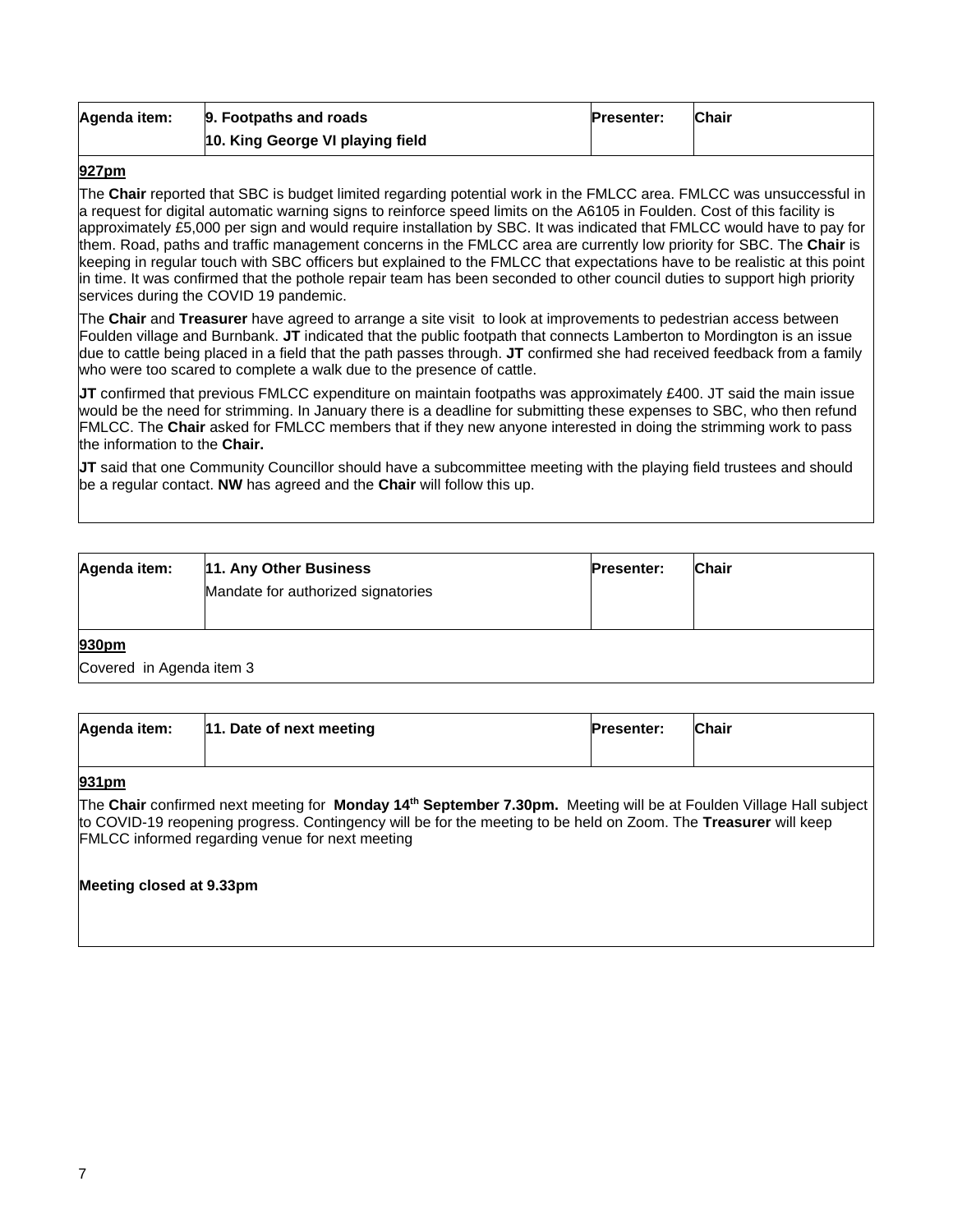Please note items rated green have been dealt with or completed. Yellow underway and Red Outstanding

| Action Items from meeting 14/04/2020 |                                                                                              | <b>Person responsible Deadline</b> | <b>Status</b>                     |
|--------------------------------------|----------------------------------------------------------------------------------------------|------------------------------------|-----------------------------------|
|                                      | Increase capacity for use of Sports Field (post lifting of NW<br>M<br>COVID-19 restrictions) |                                    | 28/04/2020 On agenda for 06/07/20 |

Please note items rated green have been dealt with or completed. Yellow underway and Red Outstanding

| Action Items from meeting 28/04/2020 |                                                                                                                                                                                                                | <b>Person responsible</b> | <b>Deadline</b> | <b>Status</b>                          |
|--------------------------------------|----------------------------------------------------------------------------------------------------------------------------------------------------------------------------------------------------------------|---------------------------|-----------------|----------------------------------------|
|                                      | Monitoring of potential new planning applications in<br>Lamberton to be highlighted to Community Council                                                                                                       | <b>FMLCC</b>              | 06/07/2020      | On agenda<br>of 06/07/20<br>meeting    |
| ✓                                    | Monitor of status of Planning Committee meeting planned <b>HF</b><br>for 29/06/2020 to review application 20/00067/FUL                                                                                         |                           | 29/05/2020      | On agenda<br>of 06/07/20<br>meeting    |
|                                      | HF to contact Gregory Lauder Frost, Francis Donoghue<br>and Anne Nixon to thank them for their past service to<br><b>FMLCC</b>                                                                                 | НF                        | 31/05/2020      | <b>Completed</b>                       |
|                                      | Review Covid-19 support funding to identify potential to<br>fund safer walking access between Foulden Village and<br>Burnbank alongside A6105. To be decision item on next<br>Community Council meeting agenda | <b>FMLCC</b>              | 06/07/2020      | On agenda<br>for meeting<br>06/07/2020 |
| ✓                                    | HF to identify potential candidates for footpaths<br>maintenance officer role. To be decision item on next<br>Community Council meeting agenda                                                                 | ΗF                        | 06/07/2020      | On agenda<br>for meeting<br>06/07/2020 |
| ✓                                    | Distribution, collection. collation, and presentation of draft<br>information from survey at next FMLCC meeting                                                                                                | <b>AM</b>                 | 05/07/2020      | On agenda<br>for 06/07/20              |
|                                      | Contact community police with reference to speeding<br>vehicles in all three areas of the Community Council                                                                                                    | НF                        | 31/05/2020      | On agenda<br>for 06/07/20<br>meeting   |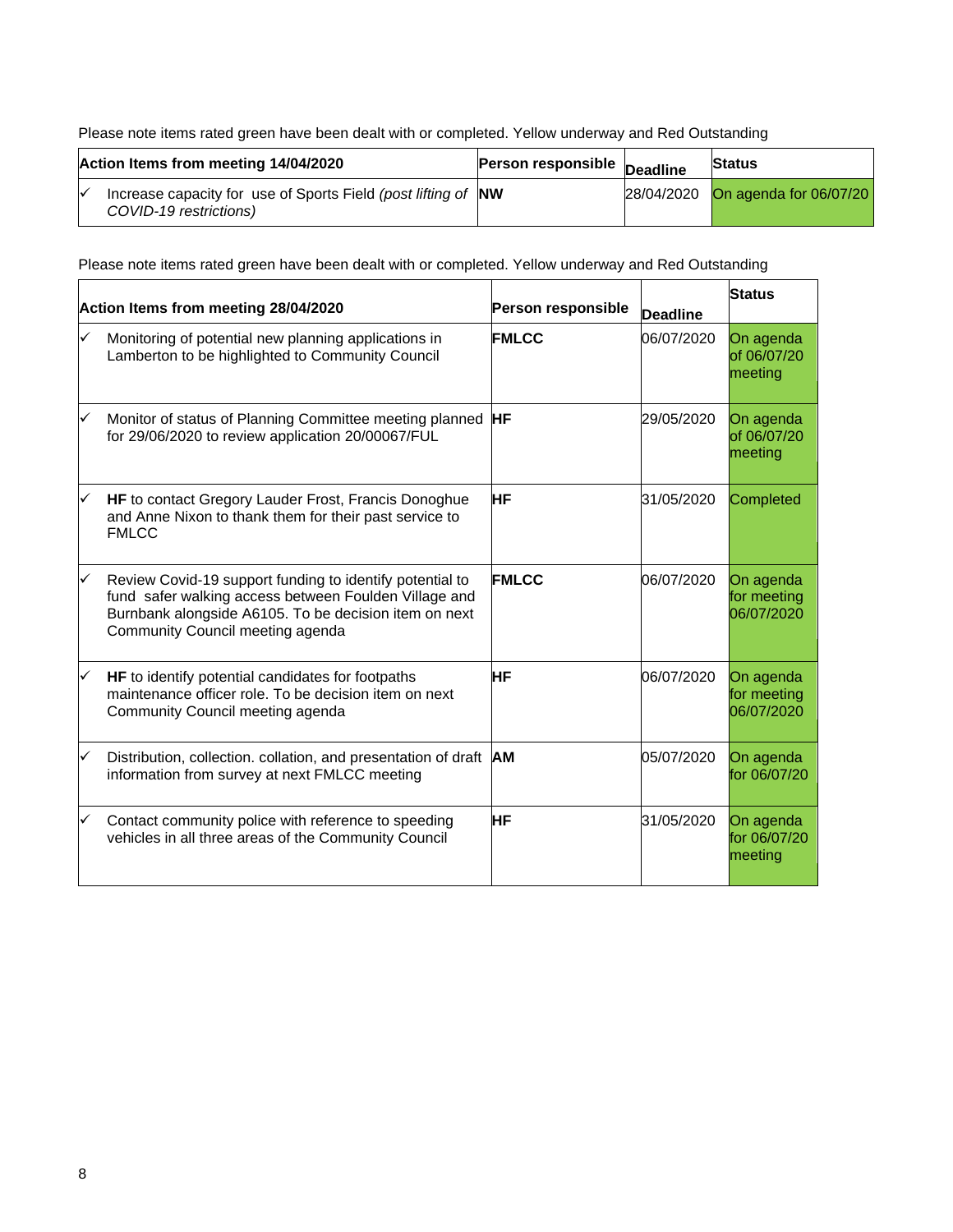Please note items rated green have been dealt with or completed. Yellow underway and Red Outstanding

|   | Action Items from meeting 06/07/2020                                                                                                                                                                     | Person responsible         | <b>Status</b>                                                                         |
|---|----------------------------------------------------------------------------------------------------------------------------------------------------------------------------------------------------------|----------------------------|---------------------------------------------------------------------------------------|
| ✓ | Next meeting agreed as Monday 14th September<br>7.30pm                                                                                                                                                   | <b>FMLCC</b>               | Agreed                                                                                |
|   | To liaise with SBC to clarify how public can access this<br>planning meeting                                                                                                                             | Chair                      | Completed                                                                             |
|   | Advertise to local community wishes to join mailing list                                                                                                                                                 | <b>Secretary</b>           | Completed                                                                             |
|   | Follow up linking up social media site for villages halls in Secretary<br>the area                                                                                                                       |                            | Underway,<br>on Agenda<br>14/09/2020                                                  |
|   | Transfer photo of IP to website list of community<br>councillors                                                                                                                                         | <b>Secretary</b>           | <b>Emailed to</b><br>Linda,<br>awaiting<br>uploading                                  |
|   | Place notice on website and social media that Car Boot Secretary<br>Sale at Foulden will not be taking place this year                                                                                   |                            | Completed                                                                             |
|   | Review of pedestrian access between Foulden Village<br>and Burnbank to ascertain the practically of a potential<br>bid for funding to build a footpath to safely connect the<br>two parts of the village | Chair, Treasurer           | Meeting<br>taken place,<br>work on-<br>$going -$<br>update on<br>agenda<br>14.09.2020 |
| ✓ | Follow up with Louise McGeoch re traffic and road<br>issues                                                                                                                                              | <b>Chair</b>               | <b>Update on</b><br>agenda<br>14/09/2020                                              |
|   | Follow up with Paul Duncan at SBC regarding possible<br>development in Lamberton without planning permission.                                                                                            | <b>Councillor Hamilton</b> | Completed-<br>planning<br>application<br>now<br>submitted                             |
|   | WC to forward photos of potential development in<br>Lamberton without planning permission to AD                                                                                                          | <b>WC</b>                  | Completed -<br>planning<br>application<br>now<br>submitted                            |
|   | Obtaining access to appropriate equipment to support<br>volunteer litter picking - to follow up with SBC                                                                                                 | Treasurer                  | Completed                                                                             |
|   | Confirm ownership of noticeboards in Lamberton                                                                                                                                                           | <b>WC,IP</b>               | <b>Location of</b><br>noticeboard                                                     |